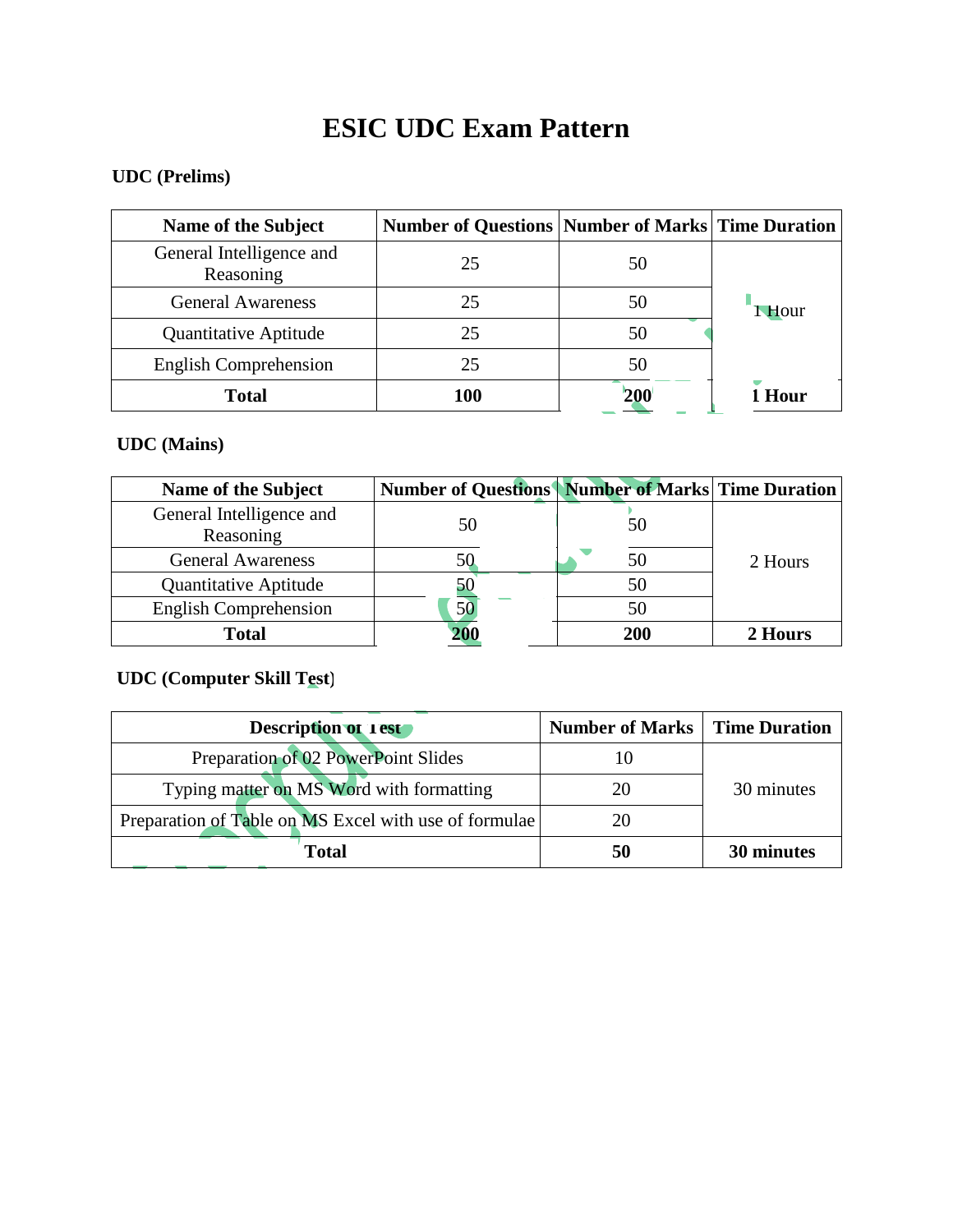## **ESIC Steno Exam Pattern**

#### **Phase 1**

| Sl. No | Name of the Test                         | <b>No of Questions</b> | <b>Maximum</b><br><b>Marks</b> | <b>Exam Duration</b> |
|--------|------------------------------------------|------------------------|--------------------------------|----------------------|
| 1.     | English Language<br>and<br>Comprehension | 100                    | 100                            | 70 Min               |
| 2.     | <b>Reasoning Ability</b>                 | 50                     | 50                             | 35 Min               |
| 3.     | General Awareness                        | 50                     | 50                             | min                  |

#### **Phase 2**

| Sl. No | <b>Description of</b><br><b>Test</b>                           | <b>Marks</b> | <b>Total Marks</b> | <b>Duration</b> |
|--------|----------------------------------------------------------------|--------------|--------------------|-----------------|
| 1.     | Preparation of 02<br>PowerPoint slides                         | 10           | 50                 | 30 minutes      |
| 2.     | Typing Matter on<br>MS word with<br>Formatting                 | 20           |                    |                 |
| 3.     | Preparation of<br>Table on MS Excel<br>with use of<br>Formulae | 20           |                    |                 |

## **ESIC UDC, Steno Syllabus-Topics Wise**

#### **General Intelligence and Reasoning**

- Decision making
- Analogy.
- Non-Verbal Series.
- Alphabet Series.
- Number Ranking.
- Arithmetical Computation.
- Problem Solving.
- Judgment
- Arithmetical Number Series.
- Number Series.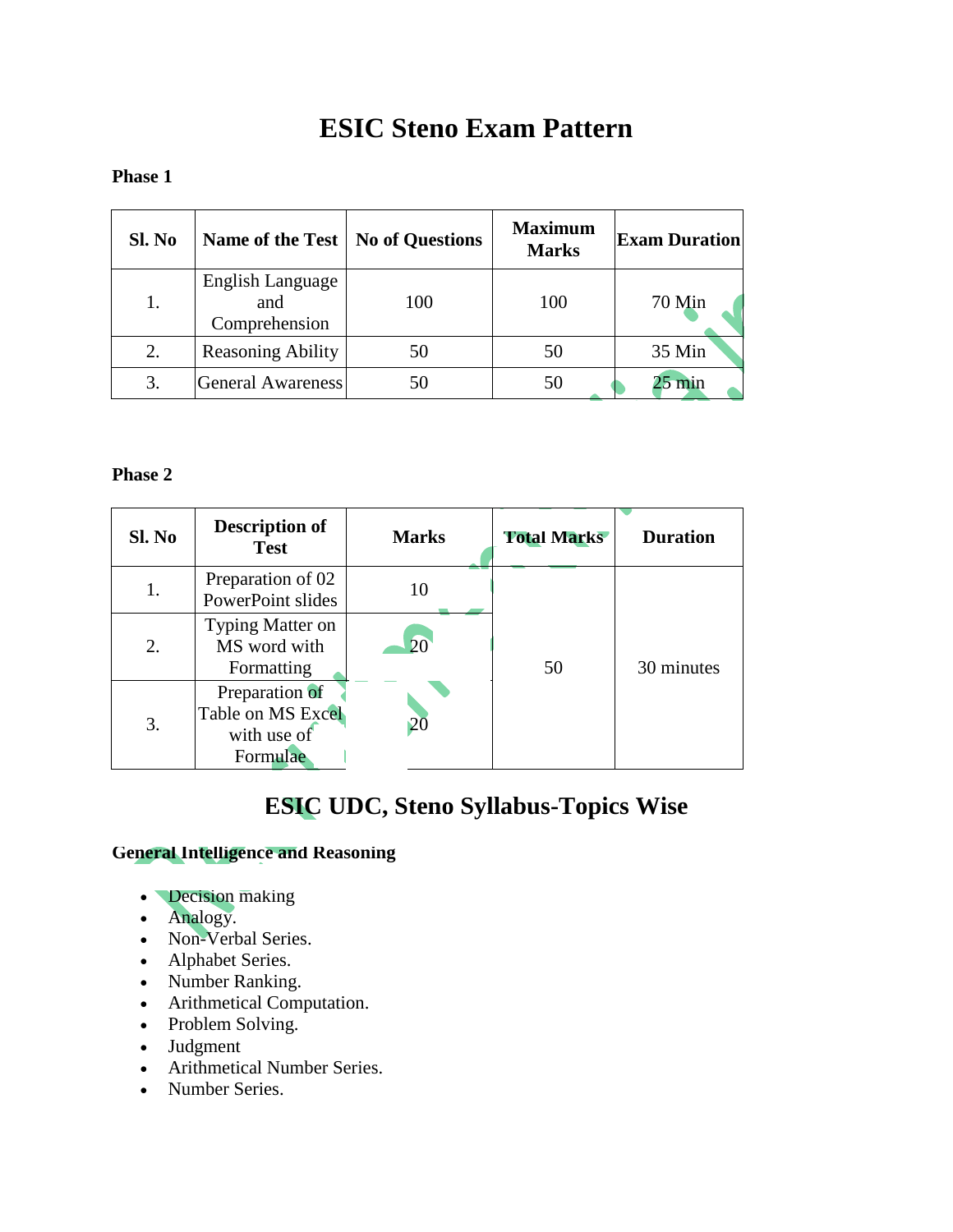• Discriminating observation

#### **General Awareness**

- History.
- Books and Authors.
- Culture.
- Abbreviations.
- General Politics.
- Current Affairs National & International.
- Economic Science.
- Geography.
- Important Financial  $&$  Economic News.
- Science Inventions  $&$  Discoveries.
- Indian Constitution.
- Current events.
- Books.
- Important Days.
- Awards and Honors.
- Sports and Games.

#### **Quantitative Aptitude**

- Ratio and Proportions.
- Mixtures & Allegations.
- Number System.
- Percentages.
- Decimal & Fractions.
- Profit and Loss.
- Average.
- Time and Work.
- Simplification.
- **Time and Distance.**
- Simple & Compound Interest.
- Problems on Ages.
- HCF & LCM.
- Data Interpretation.

#### **English**

- Adverb.
- **Error Correction.**
- Verb.
- Subject-Verb Agreement.